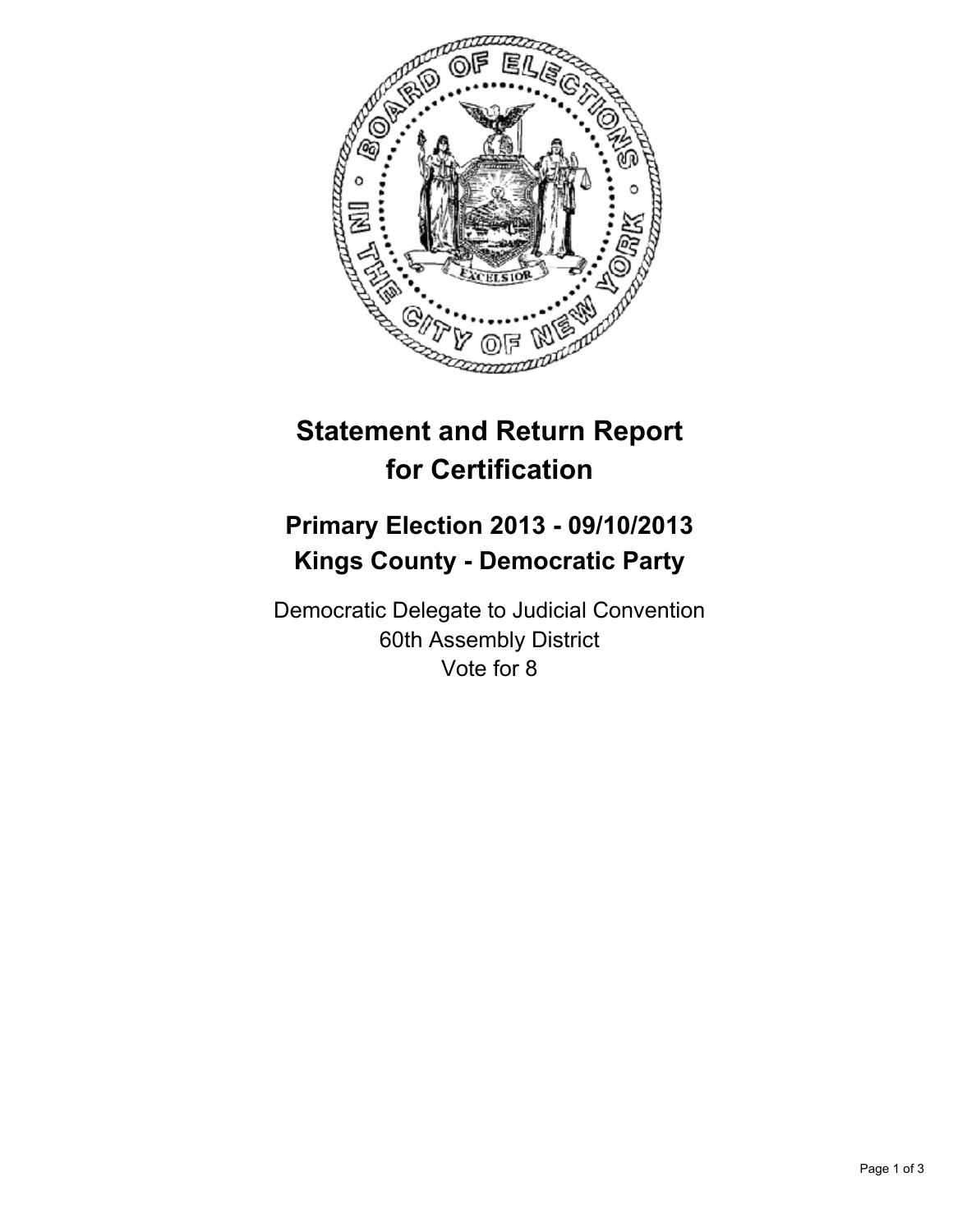

## **Assembly District 60**

| <b>EMERGENCY</b>                   | 89     |
|------------------------------------|--------|
| ABSENTEE/MILITARY                  | 137    |
| <b>FEDERAL</b>                     | 0      |
| <b>SPECIAL PRESIDENTIAL</b>        | 0      |
| <b>AFFIDAVIT</b>                   | 156    |
| <b>JOY NAYO SIMMONS</b>            | 2,806  |
| <b>ANDRE T. MITCHELL</b>           | 2,968  |
| ROSALYN MCINTOSH                   | 1,934  |
| <b>PEGGY WASHINGTON</b>            | 2,291  |
| <b>JOYCE SCOTT-BRAYBOY</b>         | 1,860  |
| <b>ANITA FISCHER</b>               | 2,286  |
| <b>MELINDA PERKINS</b>             | 2,161  |
| <b>TERRY NORFLEET</b>              | 1,378  |
| DELLOISE WANAMAKER (WRITE-IN)      | 1      |
| INEZ D. BARRON (WRITE-IN)          | 1      |
| UNATTRIBUTABLE WRITE-IN (WRITE-IN) | 1      |
| <b>Total Votes</b>                 | 17,687 |